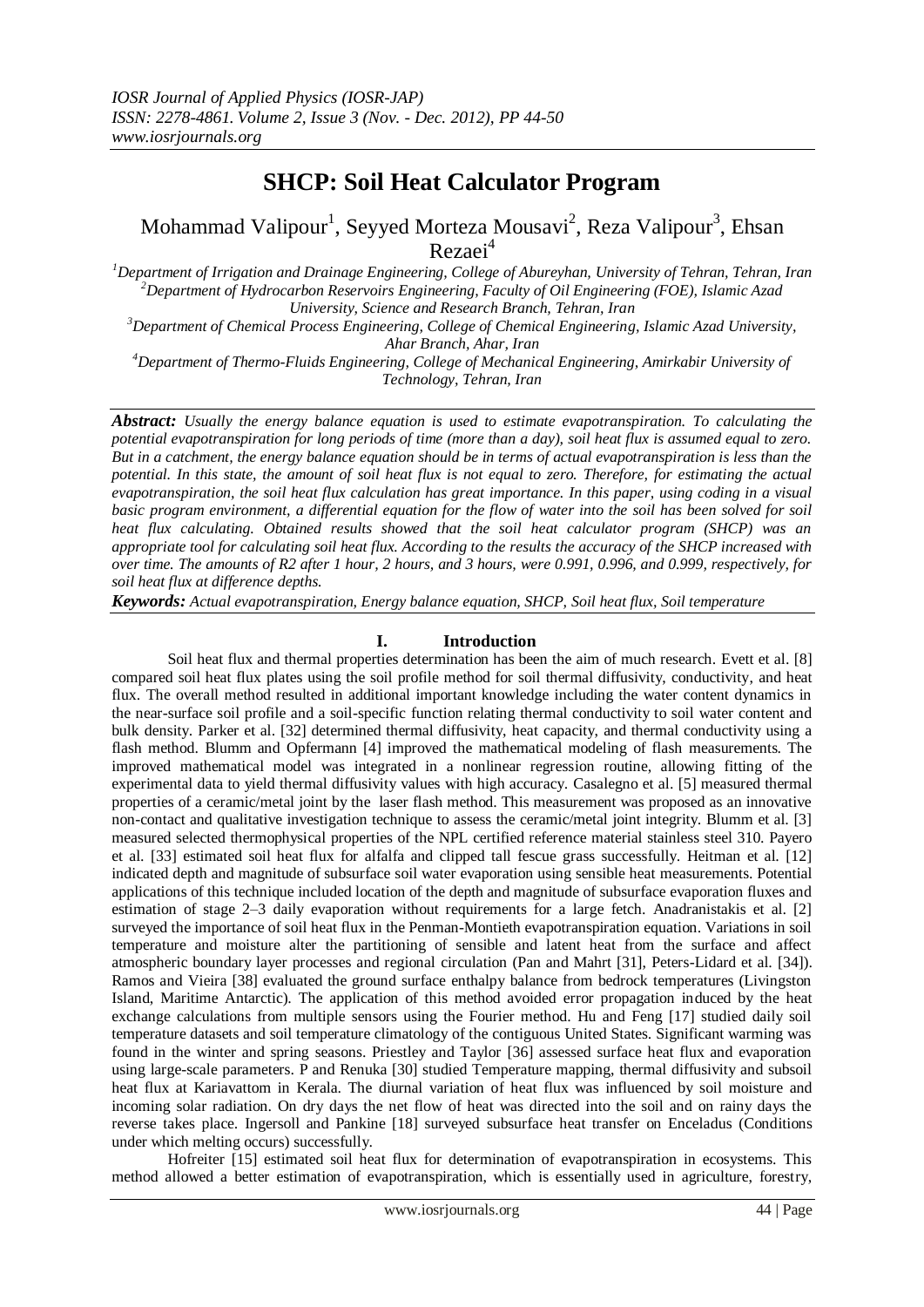botany, soil science, geography, ecology, and geomorphology. Gan et al. [9] surveyed the effects of grazing intensity on soil thermal properties and heat flux under Leymus chinensis and Stipa grandis vegetation in Inner Mongolia, China. The results showed that grazing intensity affected the soil thermal properties and heat flux, but vegetation type was only verified to impact heat flux. Appropriate grazing intensity improved soil water and thermal regimes compared with the long-term un-grazed sites. Agam et al. [1] showed soil heat flux variability influenced by row direction in irrigated cotton. Loon et al. [25] calibrated soil heat flux sensors. Their corrections remain useful as a tool for designing soil heat flux sensors; also a positive relation existed between the magnitude of the correction and the inaccuracy of the measurement. Heitman et al. [11] researched latent heat in soil heat flux measurements. Results demonstrated the importance of including latent heat when attempts were made to link or extrapolate subsurface soil heat flux measurements to the surface soil heat flux. Wang and Bu-Zeid [47] presented a novel approach for the estimation of ground soil heat flux. Comparison of the results highlighted that the new model is robust and capable of preserving the good accuracy of the conventional approach with reduced input information. Kustas et al. [24] showed variability in soil heat flux from a mesquite dune site. Results from this study suggested that, to determine the number and location of sensors needed for estimating area-average soil heat flux in this type of landscape, one needs to account not only for the clustering of the vegetation cover but also micro-topography. [Heusinkveld](http://www.sciencedirect.com/science/article/pii/S0168192303002259) et al. [13] showed the role of soil heat flux in surface energy balance closure in an arid region. The results suggested that this method could be used as a reference surface soil heat flux measurement. Further examination of the energy balance closure was needed over a range of land surface types. Verhoef [45] presented a method for remote estimation of thermal inertia and soil heat flux for bare soil. This method potentially allowed area-average estimates of thermal inertia and soil heat flux to be derived from remote sensing, e.g. METEOSAT Second Generation, where the area was determined by the sensor's height and viewing angle. Tol [43] validated remote sensing of bare soil ground heat flux. The remote sensing model applied to the field radiometry performed well (slope of the regression against the validation target: 1.00, R2=0.96). Good agreement was also found between the remote sensing method applied to field radiometry and to satellite data (slope of the regression: 0.79, R2=0.89). [Ogée](http://www.sciencedirect.com/science/article/pii/S0168192300002148) et al. [29] presented a long-term study of soil heat flux under a forest canopy. [Tyagi](http://www.sciencedirect.com/science/article/pii/S1364682609003071) and [Satyanarayana](http://www.sciencedirect.com/science/article/pii/S1364682609003071) [44] modeled soil surface temperature and heat flux during the pre-monsoon season at two tropical stations. Successful validation of the methodology using Land Surface Processes Experiment (LASPEX) data revealed the estimation of soil surface temperature and heat flux at Kharagpur obtained was reasonable. Jacobs et al. [19] analyzed soil temperatures and soil heat fluxes in a grassland area in Netherlands. [Murray](http://www.sciencedirect.com/science/article/pii/S0168192307001724) and [Verhoef](http://www.sciencedirect.com/science/article/pii/S0168192307001724) [28] determined soil heat flux from remote measurements using a universal approach to calculate thermal inertia. This approach could be used to obtain area-averaged estimates of soil thermal inertia and soil heat flux, which is important for large-scale energy balance studies that employ aircraft or satellite data. Wang and Bras [48] estimated ground heat flux using surface soil temperature. [Valipour](http://www.sciencedirect.com/science/article/pii/S0168192311002607) [46] estimated ability of Box-Jenkins models in forecasting the reference potential evapotranspiration. By comparing root mean square error of the models, it was determined that Box-Jenkins models are appropriate approaches to evapotranspiration forecasting. [Poulovassilis](http://www.sciencedirect.com/science/article/pii/S0933363097000081) et al. [35] estimated heat flux using a contribution to the study of the water and energy balances of an irrigated soil profile. Qin et al. [37] simulated heat fluxes and surface temperature under bare soil environment using numerical solution of a complete surface energy balance model. Robin et al. [39] compared two types of soil heat fluxmeter (theoretical and field). They concluded that printed circuit transducers should be used when field calibration was not possible, or when the calibration was not stable following large soil thermal conductivity variations. The experiment also showed that the theory does not completely describe the interaction between calibration coefficients and soil properties. Graham et al. [10] calculated forest understory soil temperatures and heat flux using a Fourier model and scaled using a digital camera. Watts et al. [49] used a modified heat-meter method for determining soil heat flux. The method should serve to provide for a more accurate assessment of the energy budget of the earth's surface. [Kimball](http://www.sciencedirect.com/science/article/pii/000215717590014X) an[d Jackson](http://www.sciencedirect.com/science/article/pii/000215717590014X) [21] determined soil heat flux using a null-alignment method. Horton and Wierenga [16] determined the mean soil temperature for evaluation of heat flux in soil. The probe methods were found to be more reliable for soil heat flux determinations than the soil heat flux plate method, and required fewer measurements and calculations for determination of soil heat flux than with the temperature integral method. [Clothier](http://www.sciencedirect.com/science/article/pii/0168192386900699) et al. [6] estimated soil heat flux from net radiation during the growth of alfalfa. The results indicated that both crop height and spectral vegetation indices could be used to estimate soil heat flux from net radiation measurements. [Sharratt](http://www.sciencedirect.com/science/article/pii/0168192392900272) et al. [41] estimated soil heat flux based on the finitedifference form of the transient heat flow equation. [Kustas](http://www.sciencedirect.com/science/article/pii/0168192390900333) et al. [22] estimated the soil heat flux/net radiation ratio from spectral data. [Silans](http://www.sciencedirect.com/science/article/pii/S0022169496031873) et al. [42] corrected soil heat flux measurements to derive an accurate surface energy balance by the Bowen ratio method. [Massman](http://www.sciencedirect.com/science/article/pii/016819239290096M) [26] corrected errors associated with soil heat flux measurements and estimating soil thermal properties from soil temperature and heat flux plate data. [Kustas](http://www.sciencedirect.com/science/article/pii/S0168192399000052) and Norman [23] evaluated soil and vegetation heat flux predictions using a simple two-source model with radiometric temperatures for a partial canopy cover. [Hochstein](http://www.sciencedirect.com/science/article/pii/S0375650504000719) and Bromley [14] measured heat flux from steaming ground successfully. [Daughtry](http://www.sciencedirect.com/science/article/pii/003442579090012B) et al. [7] studied spectral estimates of net radiation and soil heat flux.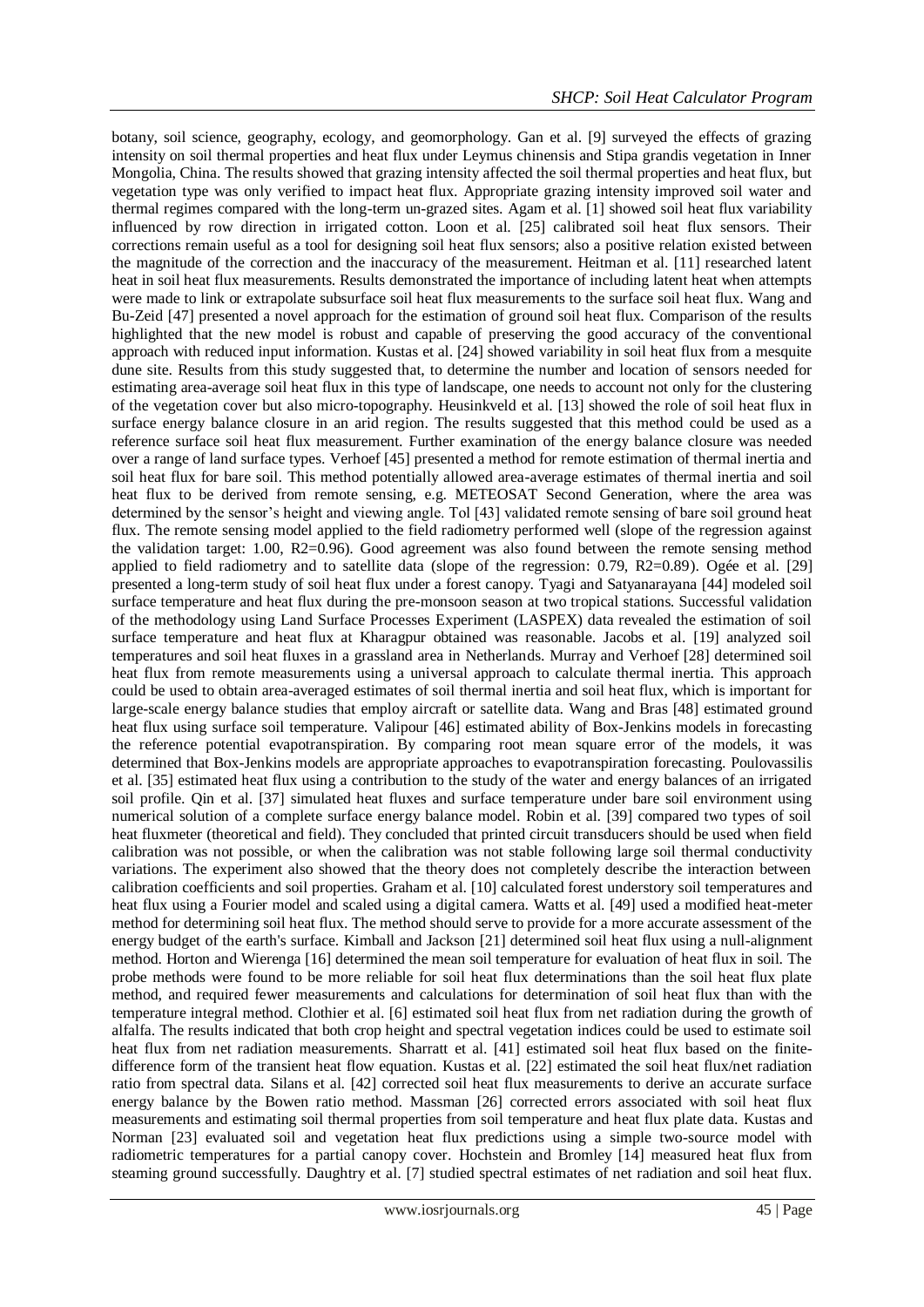Yang and Wang [50] presented a temperature prediction-correction method for estimating surface soil heat flux from soil temperature and moisture data. Jia et al. [20] compared sensible heat flux measurements by a large aperture scintillometer and eddy correlation methods.

The previous research shows that soil heat flux has been calculated in many studies, but an expensive method has been used in all of them such as field measurements or satellite images. In this paper, using programming in a visual basic environment, soil heat flux is calculated with good accuracy and compared with actual data that obtained in previous research (without any additional cost in both the estimating and comparing stages).

## **II. Materials And Methods**

In Mehrabad synoptic station located at Tehran city in Iran. The station ranges between 35°, 41' North latitude and 51°, 19' east longitude and is located in center of Tehran. The elevation of station is 1190.8 meter above sea level. In order to estimate reference potential evapotranspiration at the monthly scale, the station's meteorological data period from 1951-2000 has been gathered. Actually, the used data involved 3600 data that began from Janury1951and end in December 2000, include: mean temperature  $(T_{mean})$ , wind speed (U), maximum temperature ( $T_{\text{max}}$ ), minimum temperature ( $T_{\text{min}}$ ), dew point temperature ( $T_d$ ), and sunshine hours recorded (n). Figure 1 shows position of Mehrabad synoptic station.

Usually the energy balance equation is used to estimate evapotranspiration as follows:  $E=R_n-H-G$  (1)

Where *E* is latent heat flux (cal/cm<sup>2</sup>),  $R_n$  is net radiation (cal/cm<sup>2</sup>), *H* is sensible heat (cal/cm<sup>2</sup>), and *G* is soil heat flux (cal/cm<sup>2</sup>). The soil heat flux is the energy that is utilized in heating the soil. *G* is positive when the soil is warming and negative when the soil is cooling. To calculating the potential evapotranspiration for long periods of time (more than a day), soil heat flux is assumed equal to zero. But in a catchment, the energy balance equation should be in terms of actual evapotranspiration which is less than its potential. In this state, the amount of soil heat flux is not equal to zero. Therefore, for estimating the actual evapotranspiration, soil heat flux calculating is of great importance. Equation (2) shows a one-dimension rate of soil heat flux:  $G=-k(\partial T/\partial Z)$ 

Where *T* is temperature (°C), *Z* is soil depth (cm), and *k* is thermal conductivity (cal/s/cm/°C) which depends on soil minerals, moisture, and soil pores. The negative sign in Equation (2) shows that soil hat flux is transferred from a place with more heat to a place with less heat. In Equation (2) due to the fact that heat radiation can be created from a wide area, the only vertical dimension is considered. For the calculationof soil heat flux, a differential equation for the flow of water into the soil has been solved as Equation (3):  $\partial T/\partial t = D(\partial^2 T/\partial Z^2)$ ) (3)  $\hspace{3cm}$  (3)  $\hspace{3cm}$ 

Where *t* is elapsed time (s) and *D* is heat diffusivity (cm<sup>2</sup>/s) as follows:  $D=k/Cv$  (4)

Where  $C_v$  is heat capacity (cal/cm<sup>3</sup>/°C). Table 1 shows some of the temporal properties for difference materials (Rosenberg et al., [40]).

Equation (3) is solved as follows:

 $T\text{in}+1=\Delta t(T\text{i}+1\text{n}-2T\text{in}+T\text{i}-1\text{n})D/(\Delta Z)2+T\text{in}$  (5)

Where *n* is a temporal step and *i* is a spatial step. In Equation (5) courant number (Equation (6)) must be less than zero:

## $1-2D\Delta t/(\Delta Z)2<0$  (6)

The initial condition for solving Equation (5) is certain surface temperature and the boundary condition is to be a constant end temperature.

In this study, Equation (5) is solved by programming in a visual basic environment and the amount of soil heat flux is calculated using Equation (2). Figure 1 shows the SHCP environment.

| Lable 1. Some of the temporal properties for difference materials |                   |                                 |                                |                          |  |  |  |  |  |
|-------------------------------------------------------------------|-------------------|---------------------------------|--------------------------------|--------------------------|--|--|--|--|--|
| Material                                                          | $C_p$ (cal/gr/°C) | $C_v$ (cal/cm <sup>3/°</sup> C) | k (cal/s/cm/ $\rm ^{\circ}C$ ) | $D$ (cm <sup>2</sup> /s) |  |  |  |  |  |
| Air                                                               | 0.640             | 0.00029                         | 0.00062                        | 0.00021                  |  |  |  |  |  |
| Ouartz                                                            | 0.175             | 0.46000                         | 0.02000                        | 0.04300                  |  |  |  |  |  |
| Soil minerals                                                     | 0.175             | 0.46000                         | 0.00700                        | 0.01500                  |  |  |  |  |  |
| Soil organics                                                     | 0.460             | 0.60000                         | 0.00060                        | 0.00100                  |  |  |  |  |  |
| Water                                                             | l.000             | 1.00000                         | 0.00140                        | 0.00140                  |  |  |  |  |  |

Table 1. Some of the temporal properties for difference materials

For comparing the obtained results with actual data, the soil temperatures were gathered for Oct. 30, 1999, a generally clear day in west-central Minnesota, Morris. A custom-made thermocouple temperature probe was used to acquire the soil temperature below the soil surface. On the probe, a thermocouple was placed from depths of 1.0 cm to 30.0 cm at one-centimeter intervals (McIntosh and Sharratt, 2001).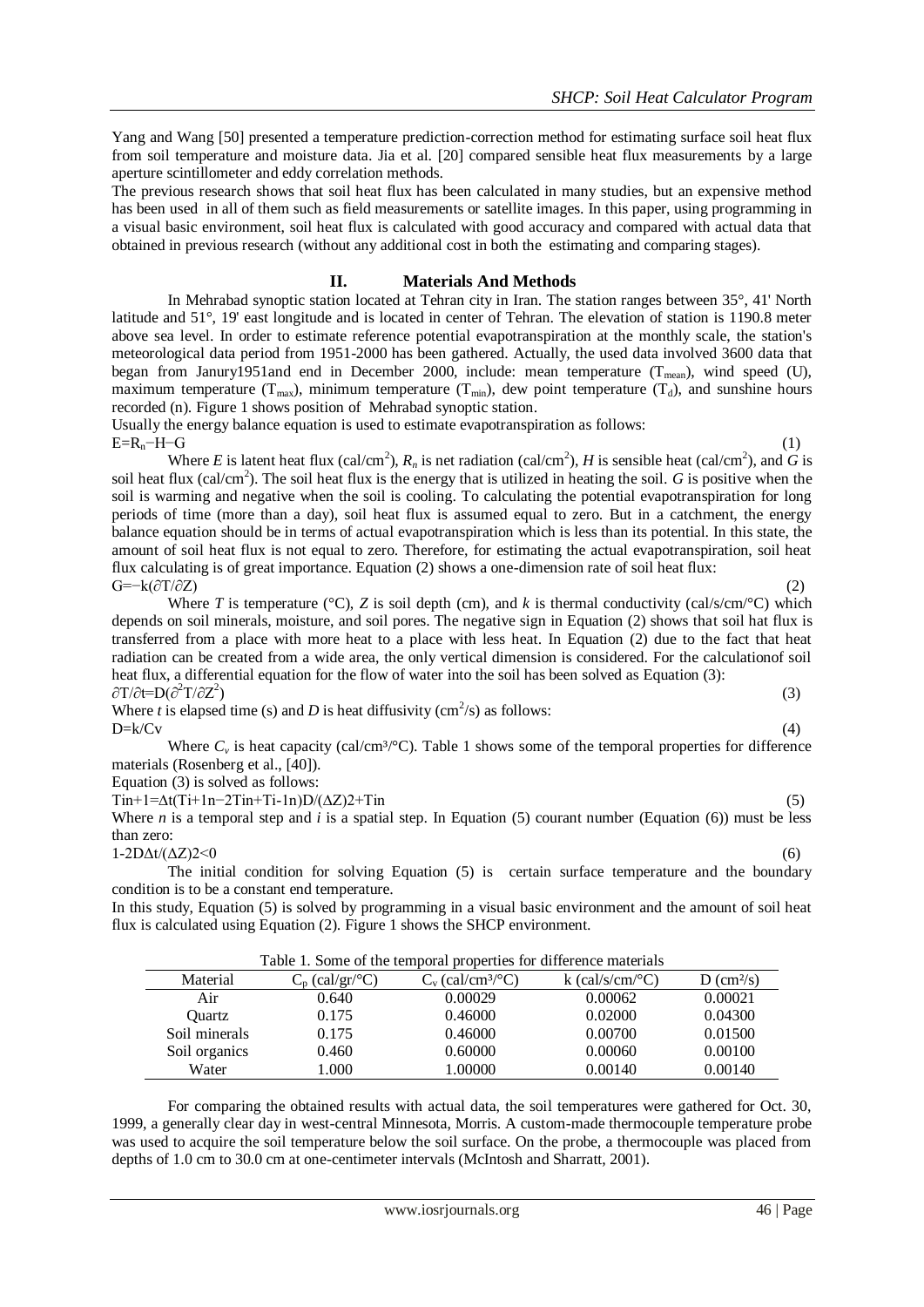## *SHCP: Soil Heat Calculator Program*



Figure 1- SHCP environment

## **III. Results And Discussion**

Table 2 shows the obtained results for soil heat flux using measurement and the SHCP.

| Table 2. Obtained results for soil heat flux $\text{(cal/cm}^2)$ |              |             |               |             |               |             |  |  |  |
|------------------------------------------------------------------|--------------|-------------|---------------|-------------|---------------|-------------|--|--|--|
| Soil depth (cm)                                                  | After 1 hour |             | After 2 hours |             | After 3 hours |             |  |  |  |
|                                                                  | Observation  | <b>SHCP</b> | Observation   | <b>SHCP</b> | Observation   | <b>SHCP</b> |  |  |  |
|                                                                  | 0.00169      | 0.00172     | 0.00134       | 0.00136     | 0.00116       | 0.00118     |  |  |  |
| 5                                                                | 0.00081      | 0.00093     | 0.00090       | 0.00096     | 0.00089       | 0.00091     |  |  |  |
| 10                                                               | 0.00017      | 0.00023     | 0.00032       | 0.00036     | 0.00043       | 0.00044     |  |  |  |
| 20                                                               | 0.00002      | 0.00001     | 0.00002       | 0.00002     | 0.00003       | 0.00005     |  |  |  |
| 30                                                               | 0.00001      | 0.00001     | 0.00001       | 0.00001     | 0.00001       | 0.00001     |  |  |  |
| $R^2$                                                            | 0.991        |             | 0.996         |             | 0.999         |             |  |  |  |

According to Table 2 due to the balance over elapsed time, the amount of  $R^2$  after 3 hours was more than at other times. Figures 2-4 show the amount of soil heat flux after 1 hour, 2 hours, and 3 hours, respectively.

Figures 2-4 shows that the soil heat calculator program (SHCP) is an appropriate tool for calculating soil heat flux at different soil depths. This approach also is more accurate than similar previous research (Evett et al., 2012, Parker et al., 1961, [Casalegno](http://www.sciencedirect.com/science/article/pii/S0022311510005337) et al., 2010, Payero et al., 2005, Anadranistakis et al., 1997, Hu and Feng, 2003, Priestley and Taylor, 1972, Hofreiter, 2011, Agam et al., 2012, Heitman et al., 2010, Wang and Bu-Zeid, 2012, Tol, 2012, Wang and Bras, 1999, [Clothier](http://www.sciencedirect.com/science/article/pii/0168192386900699) et al., 1986, [Sharratt](http://www.sciencedirect.com/science/article/pii/0168192392900272) et al., 1992, and [Daughtry](http://www.sciencedirect.com/science/article/pii/003442579090012B) et al., 1990). In addition, the cost of this study is less than all of the previous research.

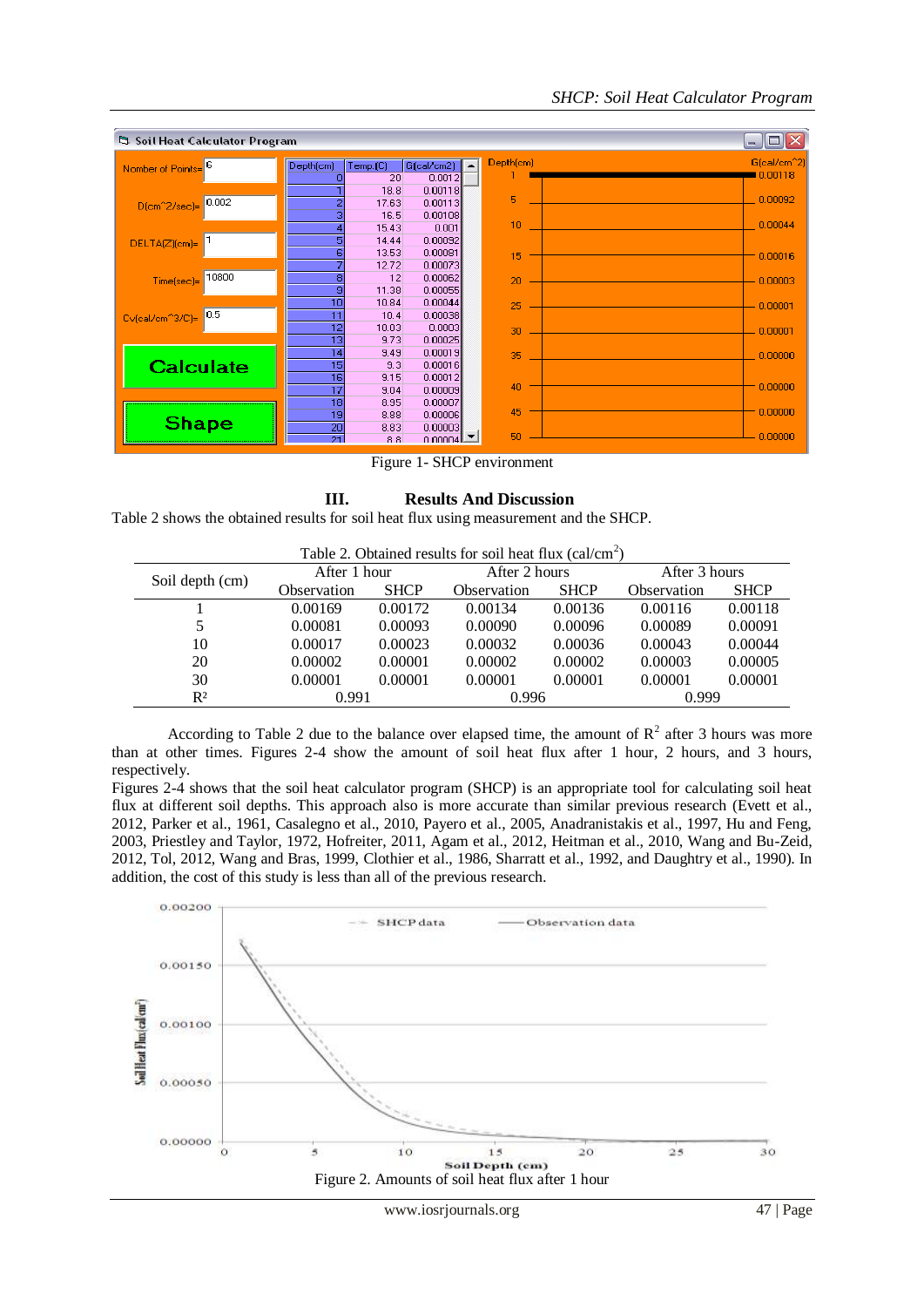

The surveying ability of the SHCP for more soil depths and under other climate conditions and irrigation situations, can be the subject of future studies.

## **IV. Conclusion**

In this paper, using programming in a visual basic environment, differential equation for the flow of water into the soil has been solved for calculating soil heat flux. The results showed that the soil heat calculator program (SHCP) was an appropriate tool for calculating soil heat flux. According to the results the accuracy of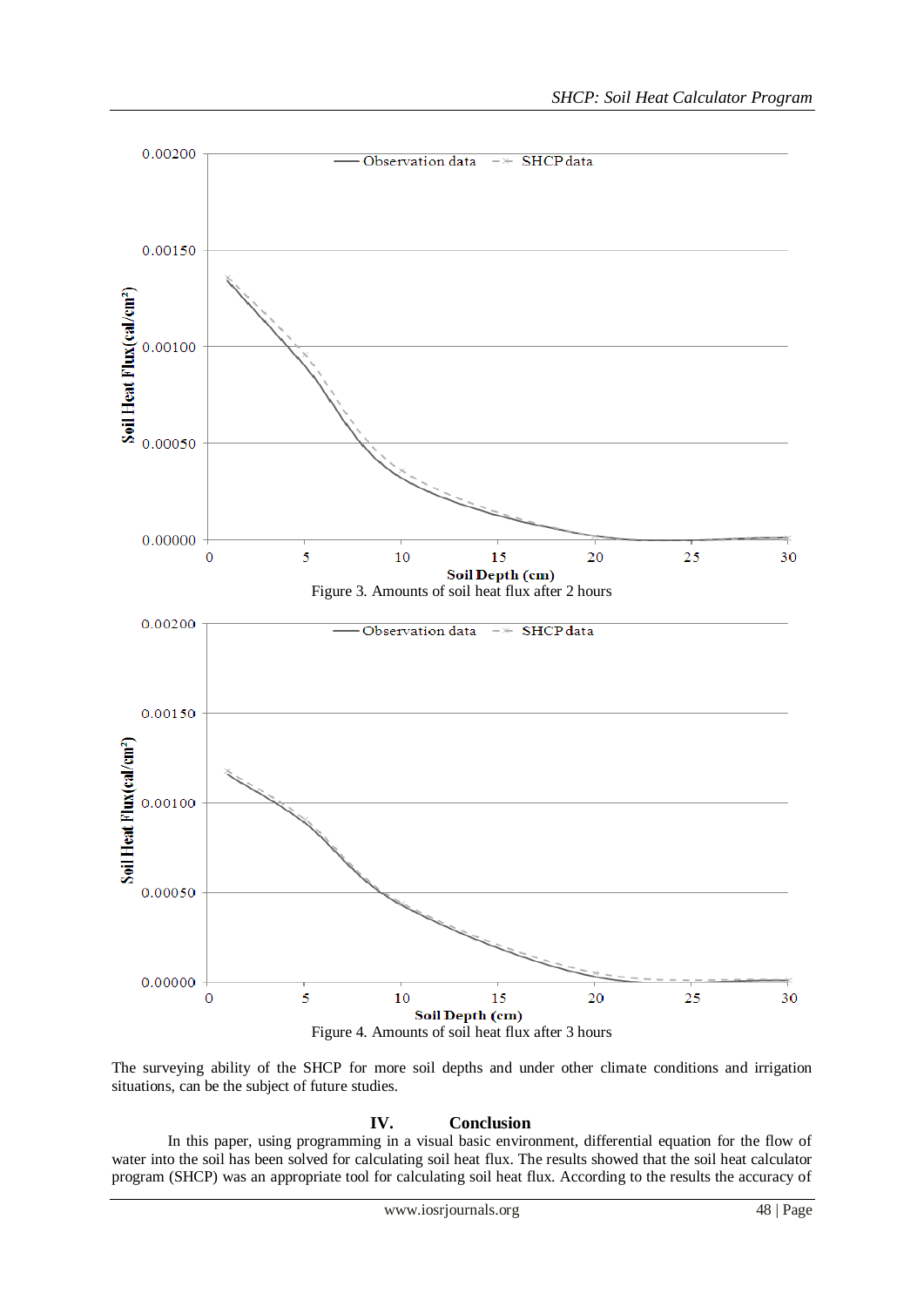SHCP increased with time passed. The amounts of R2 after 1 hour, 2 hours, and 3 hours, were 0.991, 0.996, and 0.999, respectively, for soil heat flux at difference depths.

#### **V. Abbreviations**

 $E =$  Latent heat flux (cal/cm<sup>2</sup>)  $R_n$  = Net radiation (cal/cm<sup>2</sup>)  $H =$  Sensible heat (cal/cm<sup>2</sup>)  $G =$  Soil heat flux (cal/cm<sup>2</sup>)  $T =$ Temperature ( $^{\circ}$ C) *Z* = Soil depth (cm)  $k =$ Thermal conductivity (cal/s/cm/ $\rm ^{\circ}C$ )  $t =$ Elapsed time (s)  $D =$  Heat diffusivity (cm<sup>2</sup>/s)  $C_v$  = Heat capacity (cal/cm<sup>3/°</sup>C)  $n =$ Temporal step  $i =$ Spatial step  $C_p$  = Specific heat (cal/gr/°C)

#### **References**

- [1] [Agam](http://www.sciencedirect.com/science/article/pii/S0309170812002059) N., [W. P. Kustas, S. R. Evett, P. D. Colaizzi, M. H. Cosh,](http://www.sciencedirect.com/science/article/pii/S0309170812002059) L. G. [McKee,](http://www.sciencedirect.com/science/article/pii/S0309170812002059) 2012. Soil heat flux variability influenced by row direction in irrigated cotton[, Advances in Water Resources,](http://www.sciencedirect.com/science/journal/03091708) doi[: http://dx.doi.org/10.1016/j.advwatres.2012.07.017](http://dx.doi.org/10.1016/j.advwatres.2012.07.017)
- [2] Anadranistakis M., A. Liakatas, S. Alexandris, S. Aggelides, P. Kerkides, S. Rizos, and A. Poulovassilis, 1997. SOIL HEAT FLUX IN THE PENMAN-MONTEITH EVAPOTRANSPIRATION EQUATION, ISHS Acta Horticulturae 449: [II International](http://www.actahort.org/books/449/index.htm)  [Symposium on Irrigation of Horticultural Crops](http://www.actahort.org/books/449/index.htm)
- [3] [Blumm](http://www.springerlink.com/content/?Author=J.+Blumm) J., [A. Lindemann,](http://www.springerlink.com/content/?Author=A.+Lindemann) [B. Niedrig](http://www.springerlink.com/content/?Author=B.+Niedrig) and [R. Campbell,](http://www.springerlink.com/content/?Author=R.+Campbell) 2007. [Measurement of Selected Thermophysical Properties of the NPL](http://www.springerlink.com/content/4kl8p6717705h766/)  [Certified Reference Material Stainless Steel 310,](http://www.springerlink.com/content/4kl8p6717705h766/) [International Journal of Thermophysics,](http://www.springerlink.com/content/0195-928x/) 28 (2), p. 674-682. doi: 10.1007/s10765- 007-0177-z
- [4] Blumm J., J. Opfermann, 2002. Improvement of the mathematical modeling of flash measurements, High Temperatures High Pressures, 34 (5), p. 515–521. doi:10.1068/htjr061
- [5] [Casalegno](http://www.sciencedirect.com/science/article/pii/S0022311510005337) V., [P. Vavassori, M. Valle, M. Ferraris, M. Salvo, G. Pintsuk,](http://www.sciencedirect.com/science/article/pii/S0022311510005337) 2010. Measurement of thermal properties of a ceramic/metal joint by laser flash method, [Journal of Nuclear Materials,](http://www.sciencedirect.com/science/journal/00223115) 407 (2), p. 83–87. doi: <http://dx.doi.org/10.1016/j.jnucmat.2010.09.032>
- [6] [Clothier](http://www.sciencedirect.com/science/article/pii/0168192386900699) B. E.[, K. L. Clawson,](http://www.sciencedirect.com/science/article/pii/0168192386900699) P. J. P. Jr, [M. S. Moran, R. J. Reginato](http://www.sciencedirect.com/science/article/pii/0168192386900699) an[d R. D. Jackson,](http://www.sciencedirect.com/science/article/pii/0168192386900699) 1986. Estimation of soil heat flux from net radiation during the growth of alfalfa, [Agricultural and Forest Meteorology,](http://www.sciencedirect.com/science/journal/01681923) 37 (4), p. 319–329. doi[: http://dx.doi.org/10.1016/0168-](http://dx.doi.org/10.1016/0168-1923%2886%2990069-9) [1923\(86\)90069-9](http://dx.doi.org/10.1016/0168-1923%2886%2990069-9)
- [7] [Daughtry](http://www.sciencedirect.com/science/article/pii/003442579090012B) C.S.T., [W.P. Kustas, M.S. Moran, P.J. Pinter Jr., R.D. Jackson, P.W. Brown, W.D. Nichols](http://www.sciencedirect.com/science/article/pii/003442579090012B) an[d L.W. Gay,](http://www.sciencedirect.com/science/article/pii/003442579090012B) 1990. Spectral estimates of net radiation and soil heat flux, 32 (2-3), p. 111–124. doi[: http://dx.doi.org/10.1016/0034-4257\(90\)90012-B](http://dx.doi.org/10.1016/0034-4257%2890%2990012-B)
- [8] [Evett](http://www.sciencedirect.com/science/article/pii/S0309170812000966) S. R., [N. Agam, W. P. Kustas, P. D. Colaizzi](http://www.sciencedirect.com/science/article/pii/S0309170812000966) and [R. C. Schwartz,](http://www.sciencedirect.com/science/article/pii/S0309170812000966) 2012. Soil profile method for soil thermal diffusivity, conductivity and heat flux: Comparison to soil heat flux plates, [Advances in Water Resources,](http://www.sciencedirect.com/science/journal/03091708) doi: <http://dx.doi.org/10.1016/j.advwatres.2012.04.012>
- [9] [Gan](http://www.sciencedirect.com/science/article/pii/S0167198711002042) L., [X. Peng, S. Peth](http://www.sciencedirect.com/science/article/pii/S0167198711002042) and [R. Horn,](http://www.sciencedirect.com/science/article/pii/S0167198711002042) 2012. Effects of grazing intensity on soil thermal properties and heat flux under Leymus chinensis and Stipa grandis vegetation in Inner Mongolia, China, [Soil and Tillage Research,](http://www.sciencedirect.com/science/journal/01671987) 118, p. 147–158. doi: <http://dx.doi.org/10.1016/j.still.2011.11.005>
- [10] [Graham](http://www.sciencedirect.com/science/article/pii/S0168192310000511) E. A., [Y. Lam](http://www.sciencedirect.com/science/article/pii/S0168192310000511) an[d E. M. Yuen,](http://www.sciencedirect.com/science/article/pii/S0168192310000511) 2010. Forest understory soil temperatures and heat flux calculated using a Fourier model and scaled using a digital camera, [Agricultural and Forest Meteorology,](http://www.sciencedirect.com/science/journal/01681923) 150 (4), p. 640–649. doi: <http://dx.doi.org/10.1016/j.agrformet.2010.02.005>
- [11] Heitman J. L.[, R. Horton, T. J. Sauer, T. S. Ren, X. Xiao,](http://www.sciencedirect.com/science/article/pii/S0168192310001267) 2010. Latent heat in soil heat flux measurements, [Agricultural and Forest](http://www.sciencedirect.com/science/journal/01681923)  [Meteorology,](http://www.sciencedirect.com/science/journal/01681923) 150 (7-8), p. 1147–1153. doi:<http://dx.doi.org/10.1016/j.agrformet.2010.04.017>
- [12] Heitman J. L., X. Xiao, R. Horton, and T. J. Sauer, 2008. Sensible heat measurements indicating depth and magnitude of subsurface soil water evaporation, WATER RESOURCES RESEARCH, 44, W00D05, 7 PP., doi:10.1029/2008WR006961
- [13] [Heusinkveld](http://www.sciencedirect.com/science/article/pii/S0168192303002259) B. G., [A. F. G. Jacobs, A. A. M. Holtslag](http://www.sciencedirect.com/science/article/pii/S0168192303002259) and [S. M. Berkowicz,](http://www.sciencedirect.com/science/article/pii/S0168192303002259) 2004. Surface energy balance closure in an arid region: role of soil heat flux, [Agricultural and Forest Meteorology,](http://www.sciencedirect.com/science/journal/01681923) 122 (1-2), p. 21–37. doi: <http://dx.doi.org/10.1016/j.agrformet.2003.09.005>
- [14] [Hochstein](http://www.sciencedirect.com/science/article/pii/S0375650504000719) M. P. and [C. J. Bromley,](http://www.sciencedirect.com/science/article/pii/S0375650504000719) 2005. Measurement of heat flux from steaming ground[, Geothermics,](http://www.sciencedirect.com/science/journal/03756505) 34 (2), p. 131–158. doi: <http://dx.doi.org/10.1016/j.geothermics.2004.04.002>
- [15] Hofreiter M., 2011. ESTIMATION OF THE SOIL HEAT FLUX FOR DETERMINATION OF EVAPOTRANSPIRATION IN ECOSYSTEMS, 15th International Research/Expert Conference "Trends in the Development of Machinery and Associated Technology" TMT 2011, Prague, Czech Republic, p. 425-428.
- [16] [Horton](http://www.sciencedirect.com/science/article/pii/0002157183900080) R. and [P. J. Wierenga,](http://www.sciencedirect.com/science/article/pii/0002157183900080) 1983. Determination of the mean soil temperature for evaluation of heat flux in soil, [Agricultural](http://www.sciencedirect.com/science/journal/00021571)  [Meteorology,](http://www.sciencedirect.com/science/journal/00021571) 28 (4), p. 309–319. doi: [http://dx.doi.org/10.1016/0002-1571\(83\)90008-0](http://dx.doi.org/10.1016/0002-1571%2883%2990008-0)
- [17] Hu Q and S. Feng, 2003. A Daily Soil Temperature Dataset and Soil Temperature Climatology of the Contiguous United States, American Meteorological Society, 42, p. 1139-1156.
- [18] Ingersoll A. P. and A. A. Pankine, 2010. Subsurface heat transfer on Enceladus: Conditions under which melting occurs, Icarus, 206, p. 594–607. doi:10.1016/j.icarus.2009.09.015